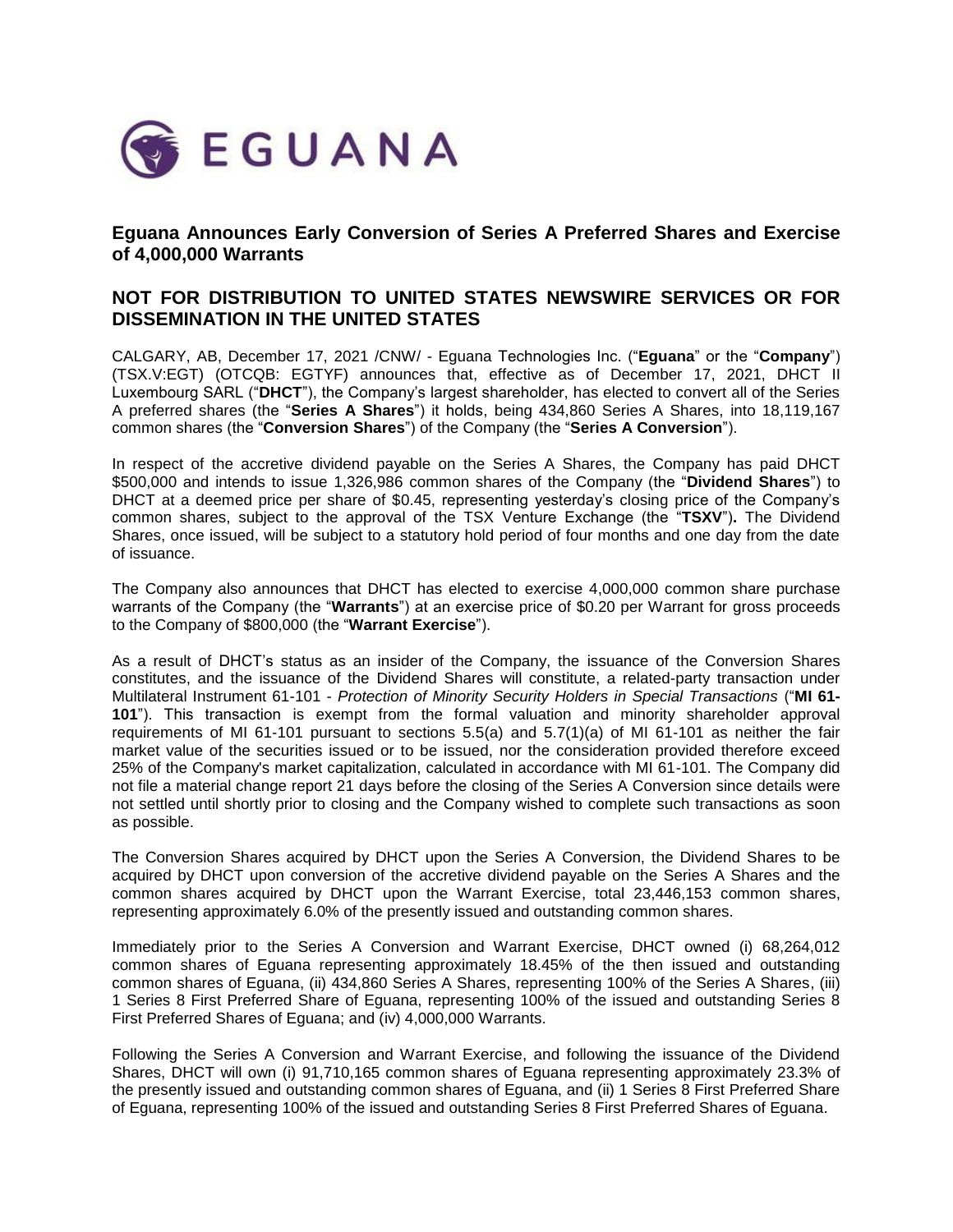DHCT acquired the Conversion Shares and will acquire the Dividend Shares as set out above, and may acquire further common shares of the Company or other securities of the Company, or dispose of its holdings of common shares of the Company or other securities of the Company, both as investment conditions warrant. This news release is being disseminated pursuant to Part 3 of National Instrument 62- 103 *The Early Warning System and Related Take-Over Bid and Insider Reporting Issues*. A copy of the early warning report that will be filed by DHCT will be available on SEDAR under Eguana's issuer profile at [www.sedar.com](http://www.sedar.com/) and may also be obtained directly from DHCT, whose contact details are below.

DHCT has its head office at 46a, avenue J.F. Kennedy, Luxembourg, L-1855. For further information please contact Anna Fernoux, Tel: +352 42 71 71 -3445; Fax: +352 42 19 61.

## Results of Annual General and Special Meeting

The Company is also pleased to announce the results of its annual general and special meeting held virtually on September 16, 2021 (the "**Meeting**"). At the Meeting, all matters presented by management were duly approved and authorized by the Company's shareholders, which included: (i) the number of directors of the Company being fixed at six (6); (ii) the election of all of the directors of the Company, being Michael Carten, Justin Holland, Karen Hayward, Graeme Stening, Robert Penner and George W. Powlick; (iii) the approval of the amendment to the Company's stock option plan and (iv) the appointment of KPMG LLP as auditor of the Company for the ensuing year.

### **About Eguana Technologies Inc.**

Based in Calgary, Alberta Canada, Eguana Technologies (EGT: TSX.V) (OTCQB: EGTYF) designs and manufactures high performance residential and commercial energy storage systems. Eguana has two decades of experience delivering grid edge power electronics for fuel cell, photovoltaic and battery applications, and delivers proven, durable, high quality solutions from its high capacity manufacturing facilities in Europe and North America.

With thousands of its proprietary energy storage inverters deployed in the European and North American markets, Eguana is one of the leading suppliers of power controls for solar self-consumption, grid services and demand charge applications at the grid edge.

To learn more, visit [www.EguanaTech.com o](http://www.eguanatech.com/)r follow us on Twitter [@EguanaTech](https://twitter.com/EguanaTech)

### **Company Inquiries**

Justin Holland CEO, Eguana Technologies Inc. +1.416.728.7635 [Justin.Holland@EguanaTech.com](mailto:Justin.Holland@EguanaTech.com)

### **Forward Looking Information**

*Certain information in this news release constitutes forward-looking statements and forward-looking information (collectively, the "forward-looking statements") within the meaning of Canadian securities laws, and is subject to numerous risks, uncertainties and assumptions, many of which are beyond the Company's control. This forward-looking information includes, among other things, TSXV approval of the Dividend Shares. The words "may", "could", "should", "would", "suspect", "outlook", "believe", "anticipate", "estimate", "expect", "intend", "plan", "target" and similar words and expressions are used to identify forward-looking information. The results or events anticipated or predicted in such forward-looking information may differ materially from actual results or events. Material factors which could cause actual*  results or events to differ materially from such forward-looking information include, among others the *TSXV may not approve the issuance of the Dividend Shares, the uncertainty surrounding the spread of COVID-19 and the impact it will have on the Company's operations and economic activity in general, and the risks and uncertainties discussed in our most recent annual and quarterly reports filed with the*